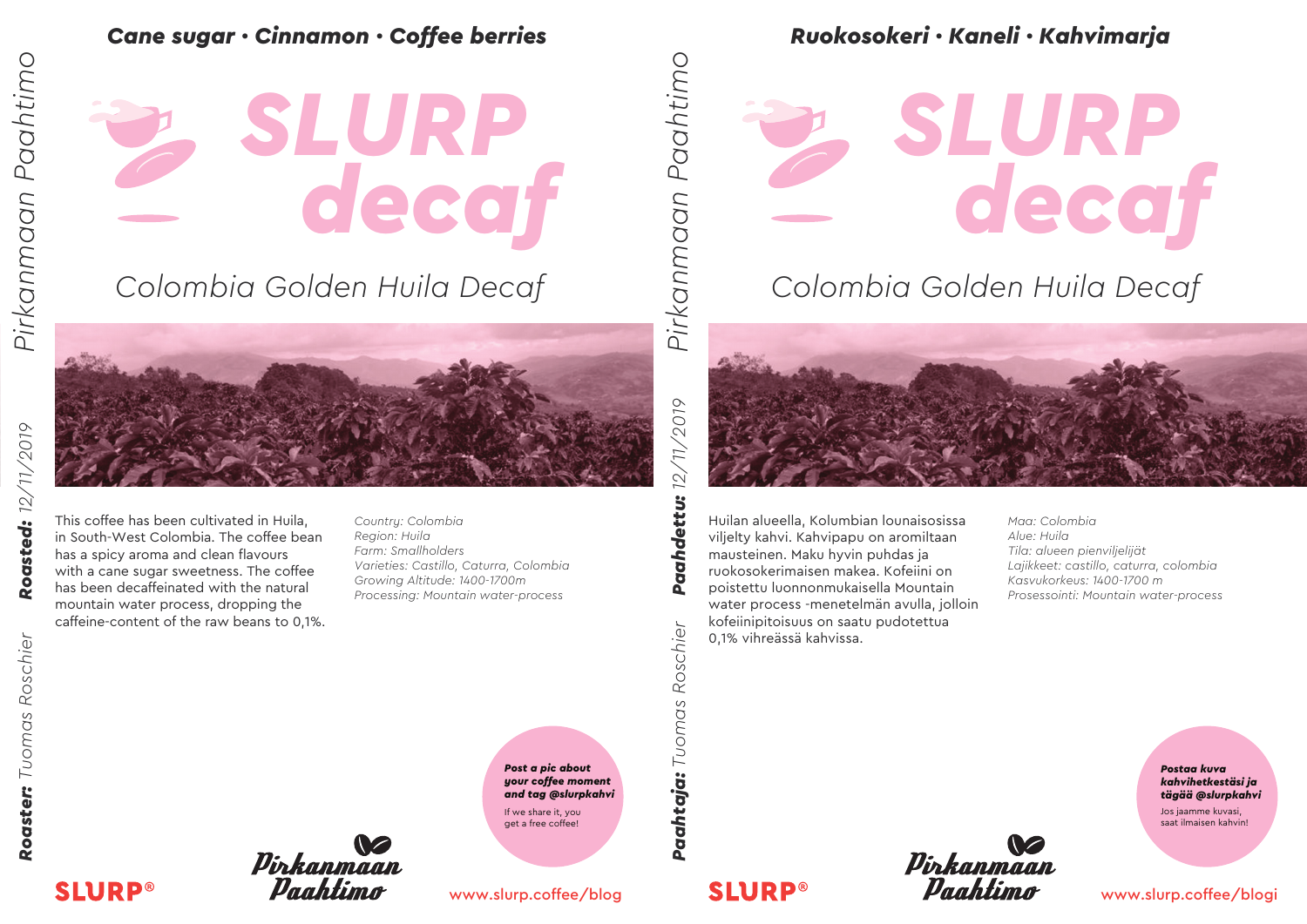#### *Ruokosokeri · Kaneli · Kahvimarja*

## *Colombia Golden Huila Decaf*

*decaf*

*SLURP*



Huilan alueella, Kolumbian lounaisosissa viljelty kahvi. Kahvipapu on aromiltaan mausteinen. Maku hyvin puhdas ja ruokosokerimaisen makea. Kofeiini on poistettu luonnonmukaisella Mountain water process -menetelmän avulla, jolloin kofeiinipitoisuus on saatu pudotettua 0,1% vihreässä kahvissa.

*Maa: Colombia Alue: Huila Tila: alueen pienviljelijät Lajikkeet: castillo, caturra, colombia Kasvukorkeus: 1400-1700 m Prosessointi: Mountain water-process*

> *Postaa kuva kahvihetkestäsi ja tägää @slurpkahvi*

Jos jaamme kuvasi, saat ilmaisen kahvin!

#### www.slurp.coffee/blogi